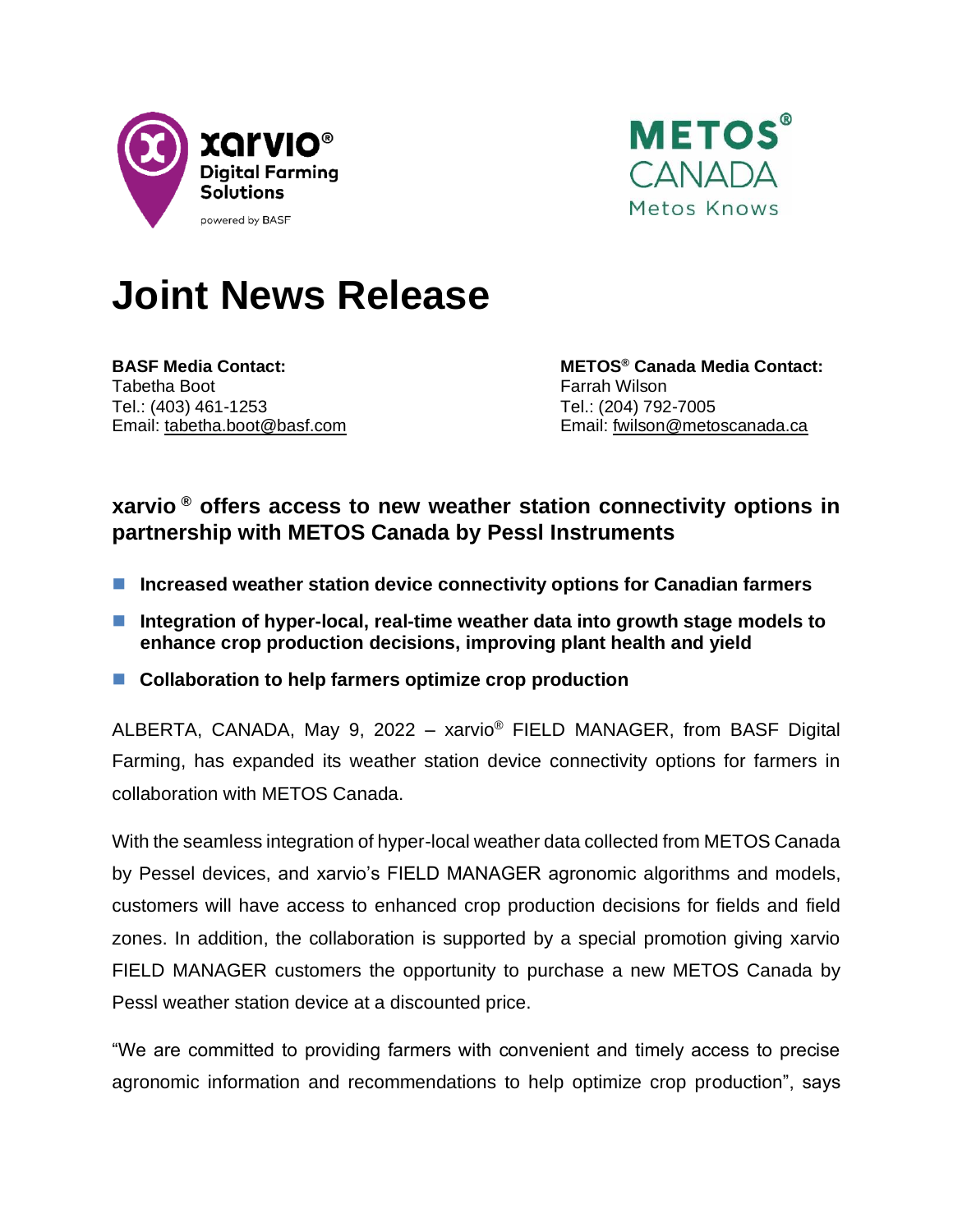Kael Briggs, commercial manager Canada for xarvio Digital Farming Solutions.

"Working with METOS Canada by Pessl Instruments offers our customers even greater choice, enabling many to purchase and benefit from a new device at a lower cost. Furthermore, it demonstrates the value we place on partnering with leading-edge companies to continually improve agronomic outcomes for our valued customers," notes Briggs.

xarvio FIELD MANAGER constantly analyses incoming weather data to support growth stage models, disease models, and crop protection timing. While the device itself provides valuable local insights to Canadian farmers to make timely decisions, this new agreement will bring further enhancements to the technology. Enabling additional features through hyper-local and real-time information, xarvio FIELD MANAGER, coupled with METOS Canada by Pessl Instruments, optimizes both tools to present an increasingly compelling option to growers, with added benefits that are particularly helpful to those in remote areas.

"We are really excited to partner with xarvio incorporating IoT digital products with the xarvio FIELD MANAGER software to increase the resolution of the field analytics, which is essential to building the proper recommendations and prescriptions for farmers fields. The combination of field-specific smart devices and xarvio FIELD MANAGER helps manage your farm by providing you the data you need to make excellent day to day decisions related to your operation." says Marty Cook Vice President, METOS Canada.

"Linking a METOS Canada by Pessl Instruments weather station device with xarvio FIELD MANAGER is a quick and smooth process using state-of-the-art IT security," continues Briggs. "Customers simply log into xarvio FIELD MANAGER, click on "Weather stations" in the user settings menu, select their weather station type, then enter a unique key that is automatically generated by the device manufacturer. The process only takes minutes to complete, with the weather data from the connected device immediately integrated into xarvio FIELD MANAGER."

The promotion with METOS Canada by Pessl Instruments covers select weather station devices and is valid until the end of 2022. To access the technology, xarvio FIELD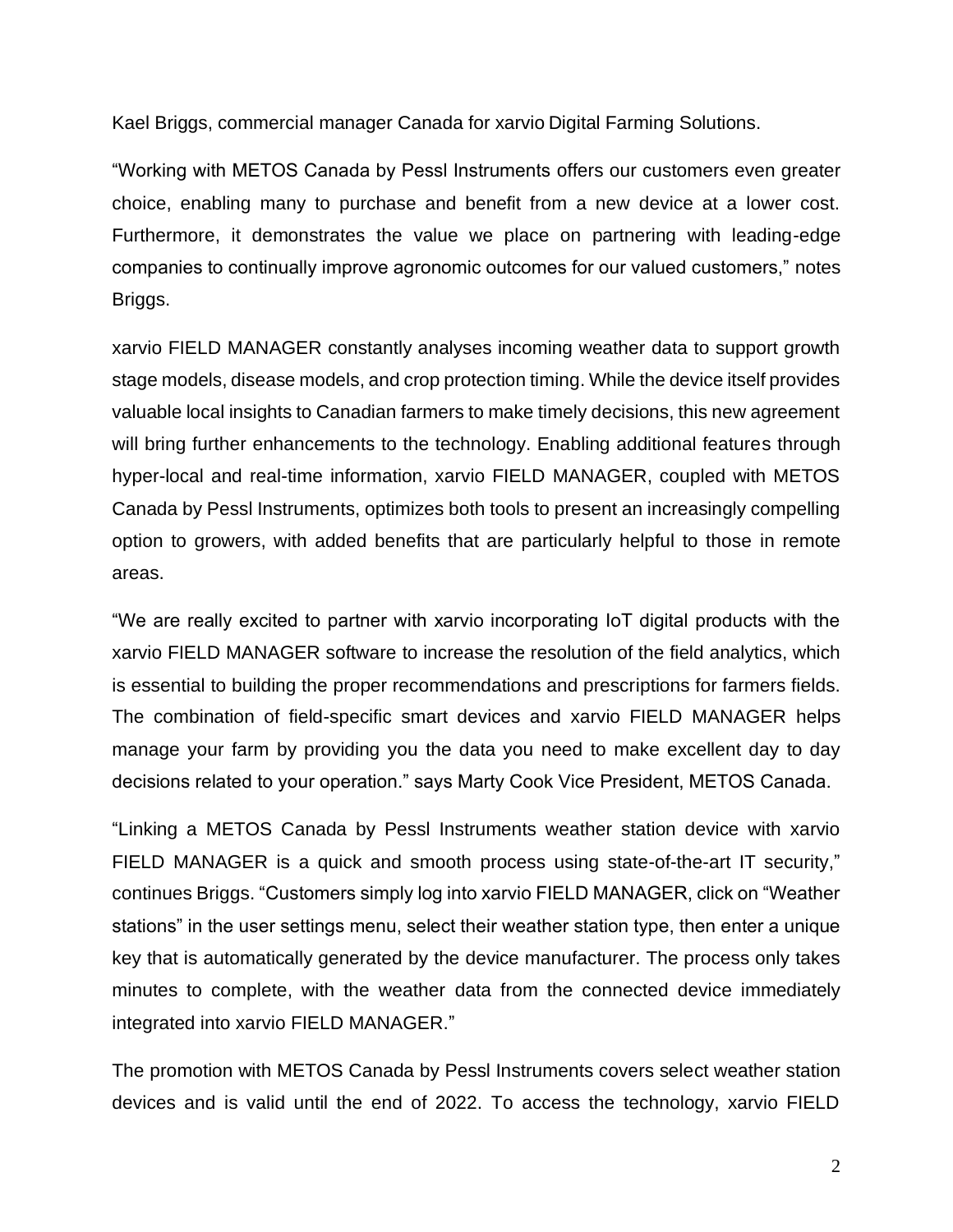MANAGER customers need to use the discount code xarvio22save when purchasing a select METOS Canada weather station.

## **Notes to editors**

- Connectable METOS by Pessl Instruments weather stations include: nMETOS 180, xMETOS 180SM, µMETOS ETO Farming and iMETOS ECO D3 Clima 300.
- High resolution JPEG images of weather station devices are available.

### **About xarvio Digital Farming Solutions a brand by BASF Digital Farming GmbH**

xarvio Digital Farming Solutions is at the forefront of the digital transformation of agriculture, optimizing crop production. xarvio offers digital products, based on a global leading crop model platform, which deliver independent, field-zone-specific agronomic advice that enables farmers to produce their crops most efficiently and sustainably. xarvio products SCOUTING, FIELD MANAGER and HEALTHY FIELDS are being used by farmers in more than 100 countries. xarvio FIELD MANAGER is used by 60,000 farmers (total area of more than 9 million ha) in 18 countries, and xarvio SCOUTING is used by more than 4 million farmers and consultants. For more information, please visit [xarvio.com](http://www.xarvio.com/) or any of our social media channels.

#### **About BASF's Agricultural Solutions division**

BASF Canada Agricultural Solutions, headquartered in Calgary, Alberta, has over 625 employees who work at one of three production facilities across Canada including: Lethbridge, Saskatoon, and Regina, or one of several research farms across the Canadian prairies. Agricultural Solutions is the largest division of BASF Canada Inc., working closely with the regional Agricultural Solutions team, collaborating on research and product development that benefits North American growers. To find out more about BASF Canada Agricultural Solutions, visi[t www.agsolutions.ca o](http://www.agsolutions.ca/)r follow us on Twitter[www.twitter.com/BASFAgSolutions.](http://www.twitter.com/basfcanada)

Farming is fundamental to provide enough healthy and affordable food for a rapidly growing population while reducing environmental impacts. Working with partners and agricultural experts and by integrating sustainability criteria into all business decisions, we help farmers to create a positive impact on sustainable agriculture. That's why we invest in a strong R&D pipeline, connecting innovative thinking with practical action in the field. Our portfolio comprises seeds and specifically selected plant traits, chemical and biological crop protection, solutions for soil management, plant health, pest control and digital farming. With expert teams in the lab, field, office and in production, we strive to find the right balance for success – for farmers, agriculture and future generations. In 2021, our division generated